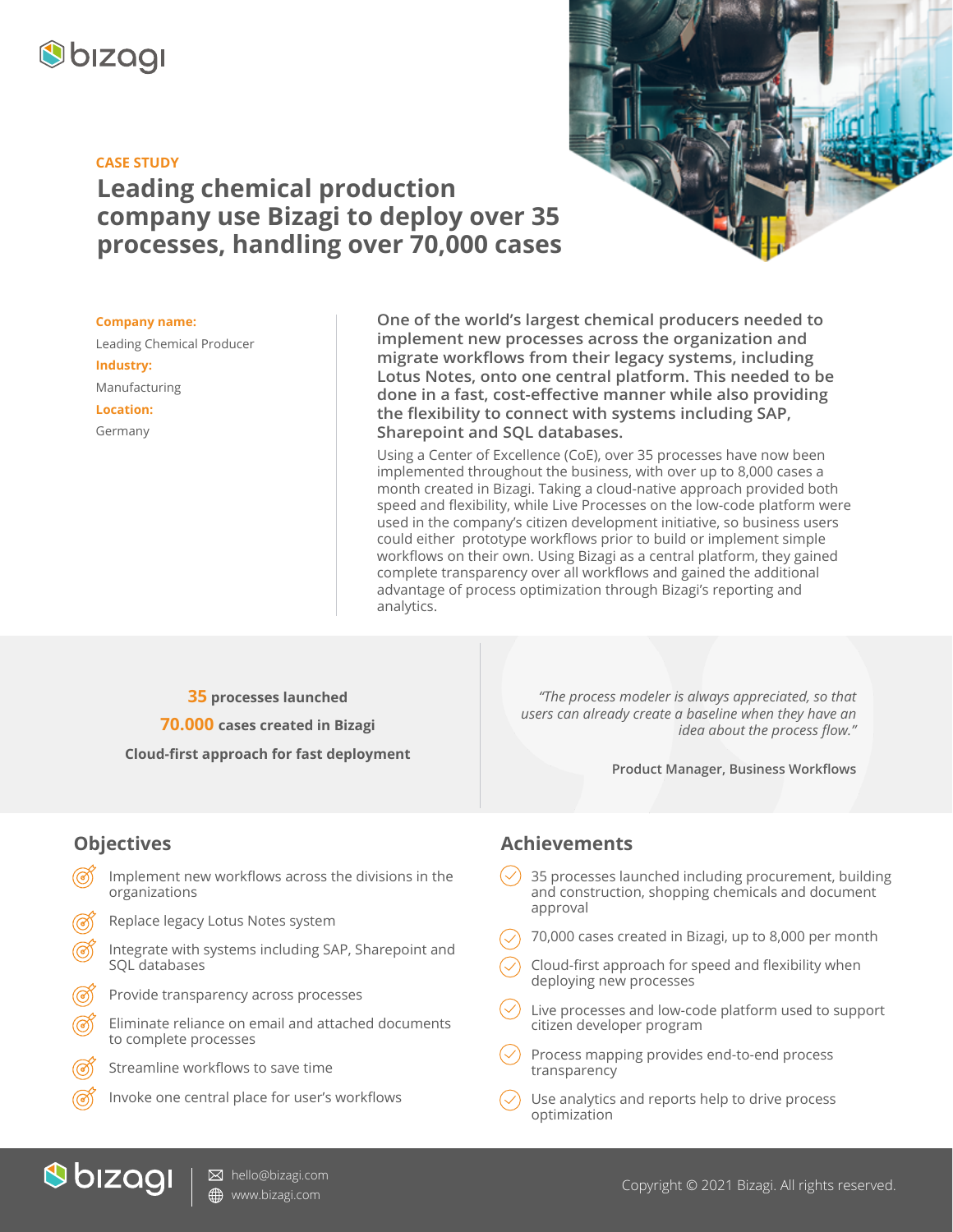#### **Overview**

As part of a digital transformation project, Bizagi was first deployed at this German chemical company in 2016 and is being rolled out across divisions within the organization, including agricultural solutions, industrial solutions and chemicals.

Rather than operating central projects, digital transformation is carried out within business units of the organization, who share what they can do for other internal businesses. If a project is successful within one business unit, then others are likely to adopt it. Since proving successful in several departments, Bizagi processes are now being rolled out across the organization.

### **Challenge**

The organization were looking to create simplistic workflows using new, centralized platform so they could shut down their Lotus Notes system, which had thousands of applications after being used for more than 25 years. This needed to be done in a fast, cost-effective manner while also providing flexibility to connect with systems including SAP, Sharepoint and SQL databases.

They decided that business should lead the project, with Citizen Developers implanting simple workflows on their own, and helping to determine which processes should be implemented next. In addition the project team provided Bizagi Live processes for scientists, chemists and other users within the organization to use for simple workflows, demos and piloting cases that they thought would be effective in Bizagi.

*"Live processes was great to use pre-project. It lets the users get clear about their requirements. When using drag and drop, they need to think about what they need to build forms, so they get clarity early and minimize risk for going on with implementation."* 

*–Product Manager, Business Workflows*

#### **Solution**

The organization had a cloud-first approach, as they were convinced that cloud provides flexibility, cost-saving opportunities and scalability to projects as they save time and money on infrastructure and resources. Four years later, cloud has provided them with huge advantages.

The project team created a Center of Excellence where Bizagi best practice is detailed alongside other platforms, such as UiPath and Microsoft. All users must complete a Bizagi certification before they do implementations on the platform, so they created a mentoring programme for experienced users to supervise new users. In total there are now 10 business users and eight IT users.

#### **Results**

The organization has now implemented over 35 processes with Bizagi across the organization. This totals over 70,000 cases.

#### **Case creation trend**



The processes include:

**Procurement:** Bizagi helps to drive and distribute a questionnaire to purchasers who can rate the business's list of providers to state if they are reliable and good value for money. This risk management exercise helps ensure that purchased goods are delivered on time and in good condition.

**General Approvals:** This process used to be carried out over email, with attached documents, which often bounced or used invalid templates. Using Bizagi, they created a two-step approval, where the user enters information into a form. Bizagi issues the approval and sends reminders if the request has not been approved. The process model allows complete transparency, so you can always see what stage the request is at.

*"The approvals process was a huge success story because with nearly zero effort we implemented an easy-to-use process across the whole of the company. Everyone in the company will use Bizagi for this process, that's more than 100,000 users." – Product Manager, Business Workflows*

*–Product Manager, Business Workflows*